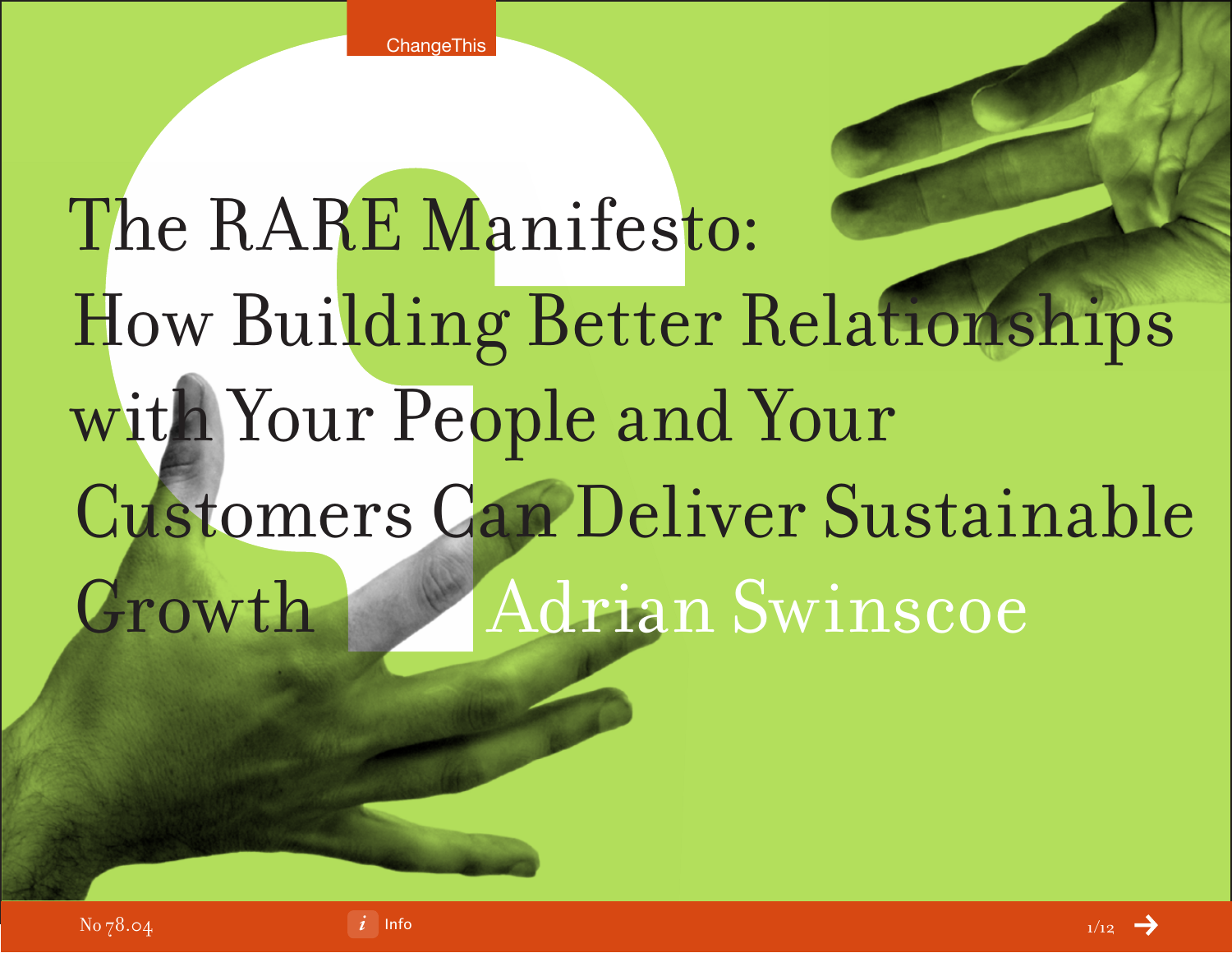*I have a few ideas that I would like to share with you about creating a RARE business. First of all, however, I want to define what I mean by RARE.*

*If you look up the word RARE in the dictionary, the most common definition of the word is something that is "seldom seen." There is another meaning that refers to something of "uncommon quality" or something that is "unusually great," and it is this second definition of the word that I refer to in the title.*

## The "Fix the Holes in My Bucket" Syndrome

A pet peeve of mine is when companies forget or mistreat their existing customers. It happens in a number of ways. Here are four quick ones:

- 1. Poor service
- 2. Always giving the best deals to new customers
- 3. Not doing what they say they will do
- 4. Changing the rules without telling their current customers

This got me to thinking: **What if we lived in a world where all companies took care of their existing customers as well as new customers, where companies were trusted and liked, where doing business with a company was a good experience, where companies and their employees cared about their customers and each other?**

What if we lived in a world where companies like that were the rule, instead of the exception? What kind of world would that he?

**I believe that it is a world we can achieve, a world worth striving for.**

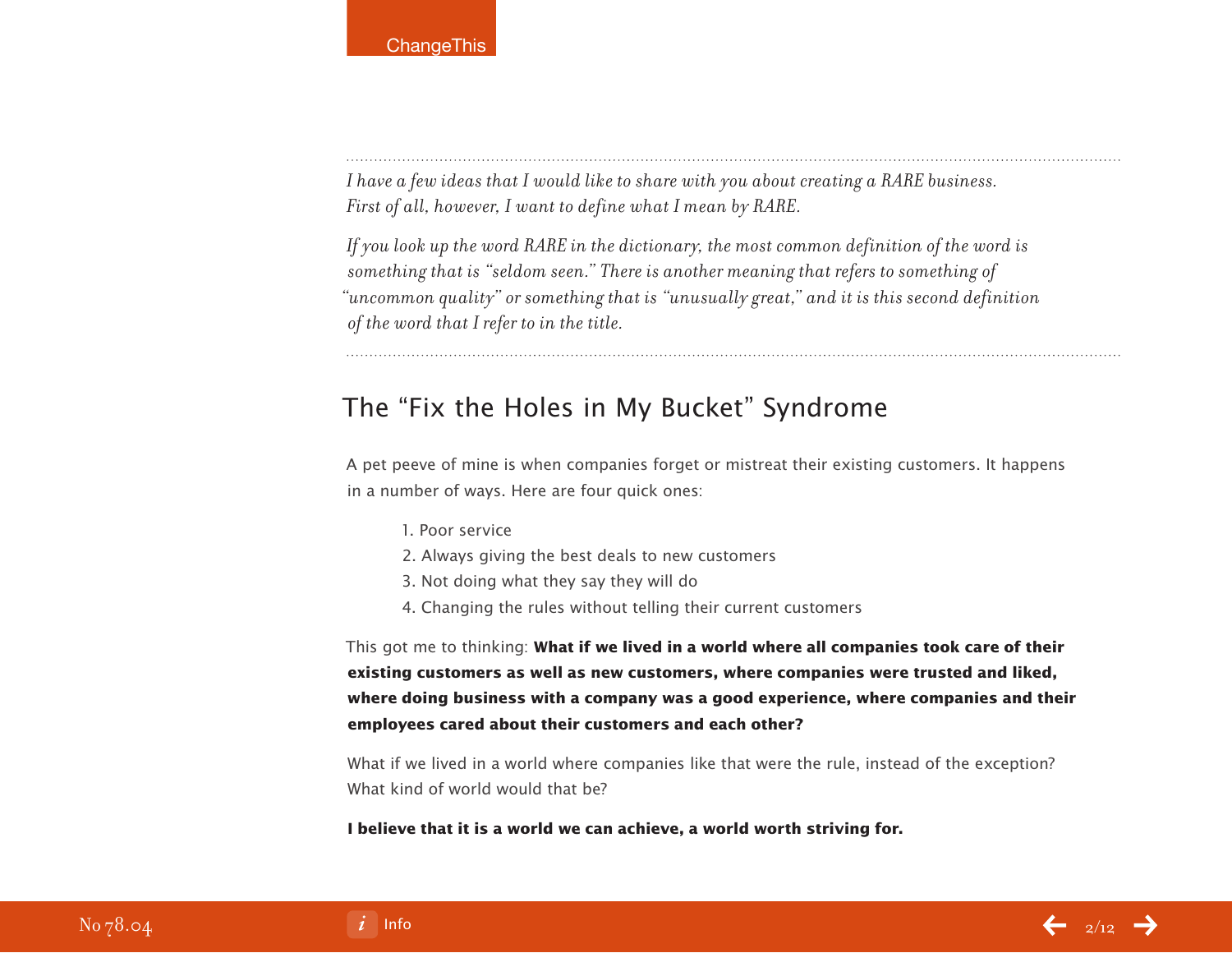#### **ChangeThis**

To understand what it would take to create it, I believe we must first understand a little more about the world that we live in now.

## We Live In a Changing World

While there may be great examples out there of companies and brands that treat all of their clients very well, I believe that the majority of companies are stuck in, what I like to call, "The Hole in My Bucket" Syndrome.

Do you remember the song?

There's a hole in my bucket, dear Liza, dear Liza,

There's a hole in my bucket, dear Liza, a hole.

Then fix it, dear Henry, dear Henry, dear Henry,

Then fix it, dear Henry, dear Henry, fix it.

And so on...



In the song, Liza advises Henry that to fix his leaky bucket, he needs straw. To cut the straw, he needs an axe. To sharpen the axe, he needs a stone. To wet the stone, he needs water. However, when the song asks how to get the water, the answer is "in a bucket!" This implies that the only bucket available is Henry's leaky bucket. Of course, if Henry's leaky bucket could carry water in the first place, it wouldn't need repairing! Consequently the song gets stuck in an infinite-loop.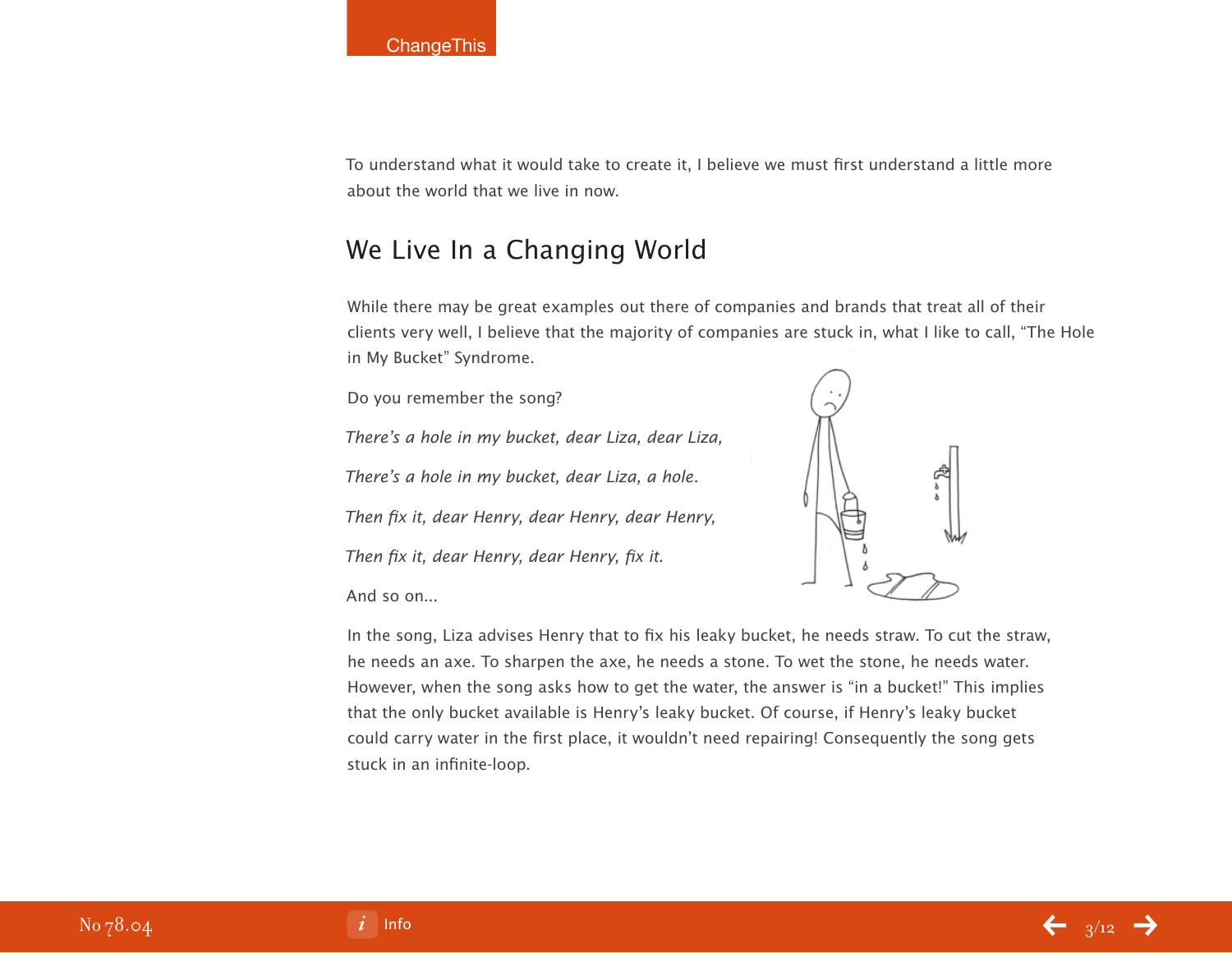When we think about this in the context of our businesses, is the solution really more "water" to replace the lost "water," or to be more specific, more customers to replace lost customers? Should the focus not, in the first place, be on fixing the leaks before adding new water?

# Is the solution really more "water" to replace the lost "water," or to be more specific, more customers to replace lost customers?

I believe that this is the first step to creating a sustainable business and platform for growth.

Fred Reichheld, in his book The Ultimate Question (2006), had it right when he talked about good and bad profits, and how the pursuit of good profits was the route to sustainable growth. To quote Fred:

Too many companies are addicted to bad profits, profits that come at customers' expense and drain the value out of customer relationships... Bad profits come from unfair or misleading pricing. Bad profits arise when companies save money by delivering a lousy customer experience. Bad profits are about extracting value from customers, not creating value... A company earns good profits when it so delights its customers that they willingly come back for more and not only that, they tell their friends and colleagues to do business with the company. The right goal for a company that wants to break an addiction to bad profits is to build relationships of such high quality that those relationships create promoters, generate good profits, and fuel growth.

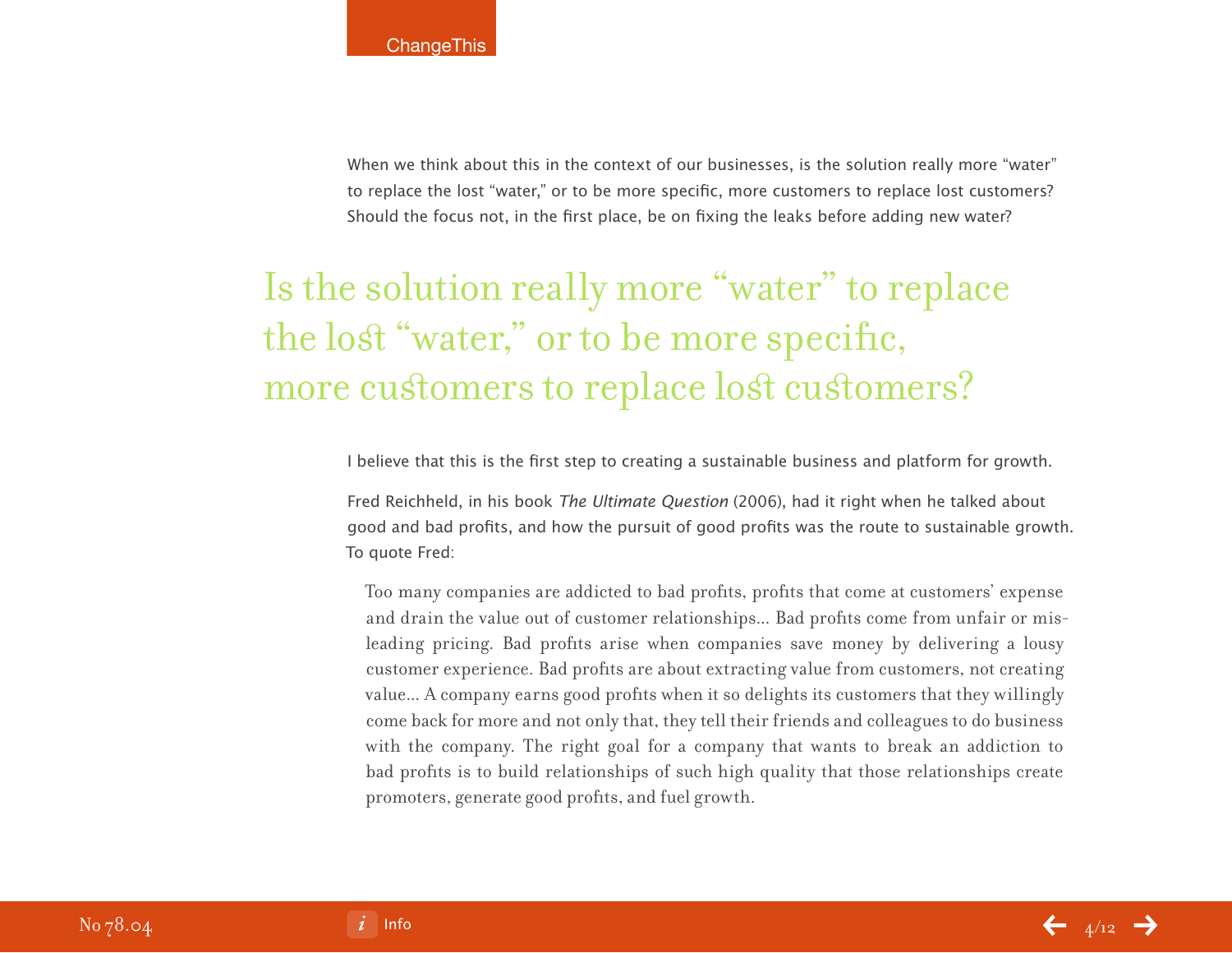Further, I believe that businesses that pursue bad profits do so by employing huge amounts of traditional marketing strategies, where the belief is he who shouts the loudest to the most people in the most places will get the most customers.

That may have been the winning strategy of the 20th Century, but not any more. In 2006 Chris Anderson, in his influential book The Long Tail, argued that technology was fundamentally changing the way companies do business and how they are viewed by their customers. To quote Chris:

We're entering an era of radical change for marketers. Faith in advertising and the institutions that pay for it is waning, while faith in individuals is on the rise. Peers trust peers.

This is borne out by many surveys. An influential one from Edelman, a global PR firm, in 2009 and 2010 showed that trust in companies' communications is going down and competition for our attention is going up.

Businesses that pursue bad profits do so by employing huge amounts of traditional marketing strategies, where the belief is he who shouts the loudest to the most people in the most places will get the most customers.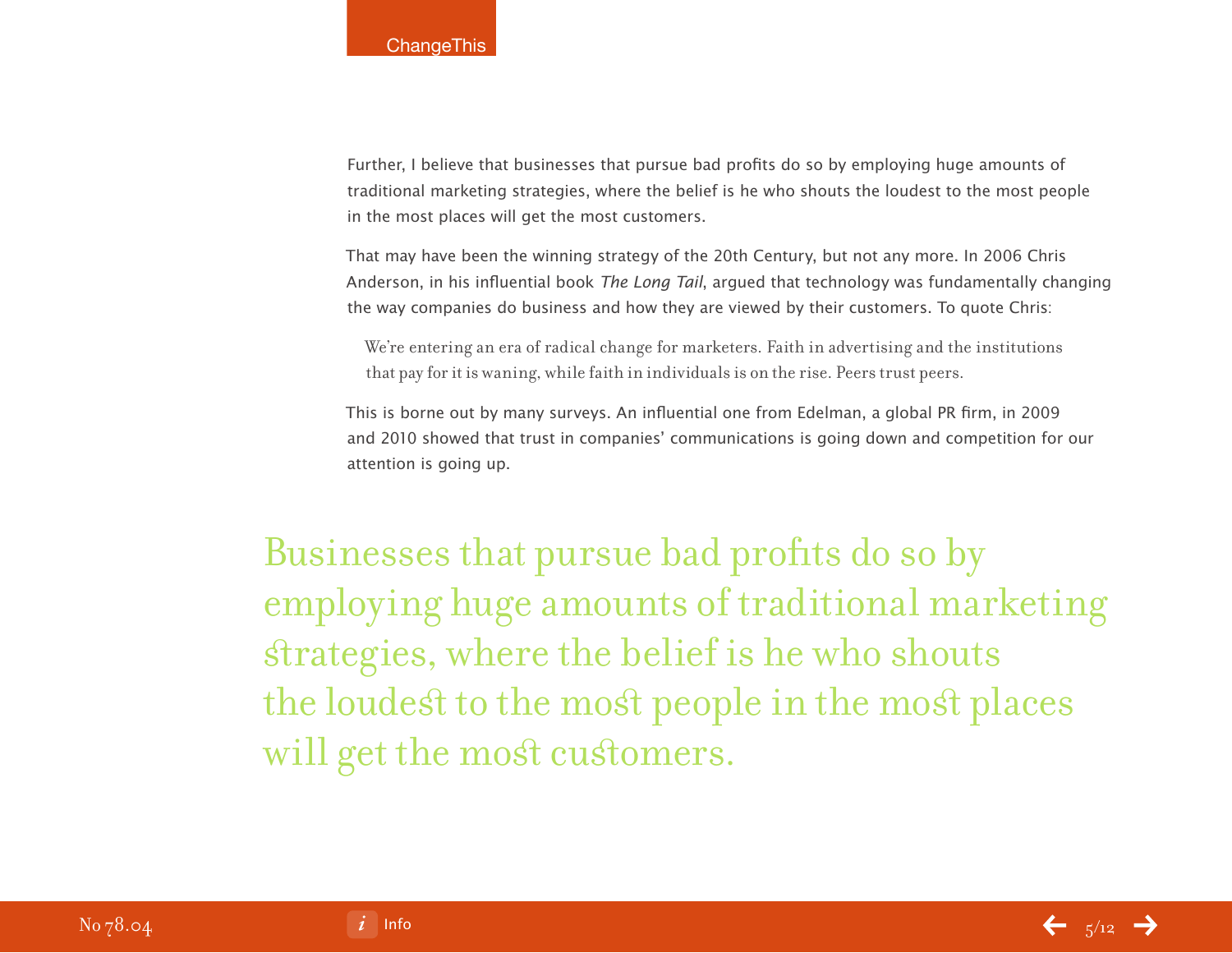Their survey found that the most trusted information from a company comes from the following areas:



Informed publics ages 25 to 64 in 20 countries "Extremely credible" and "very credible" responses only; selected sources.

Source: Edelman Trust Barometer 2010 (www.edelman.co.uk/trustbarometer)

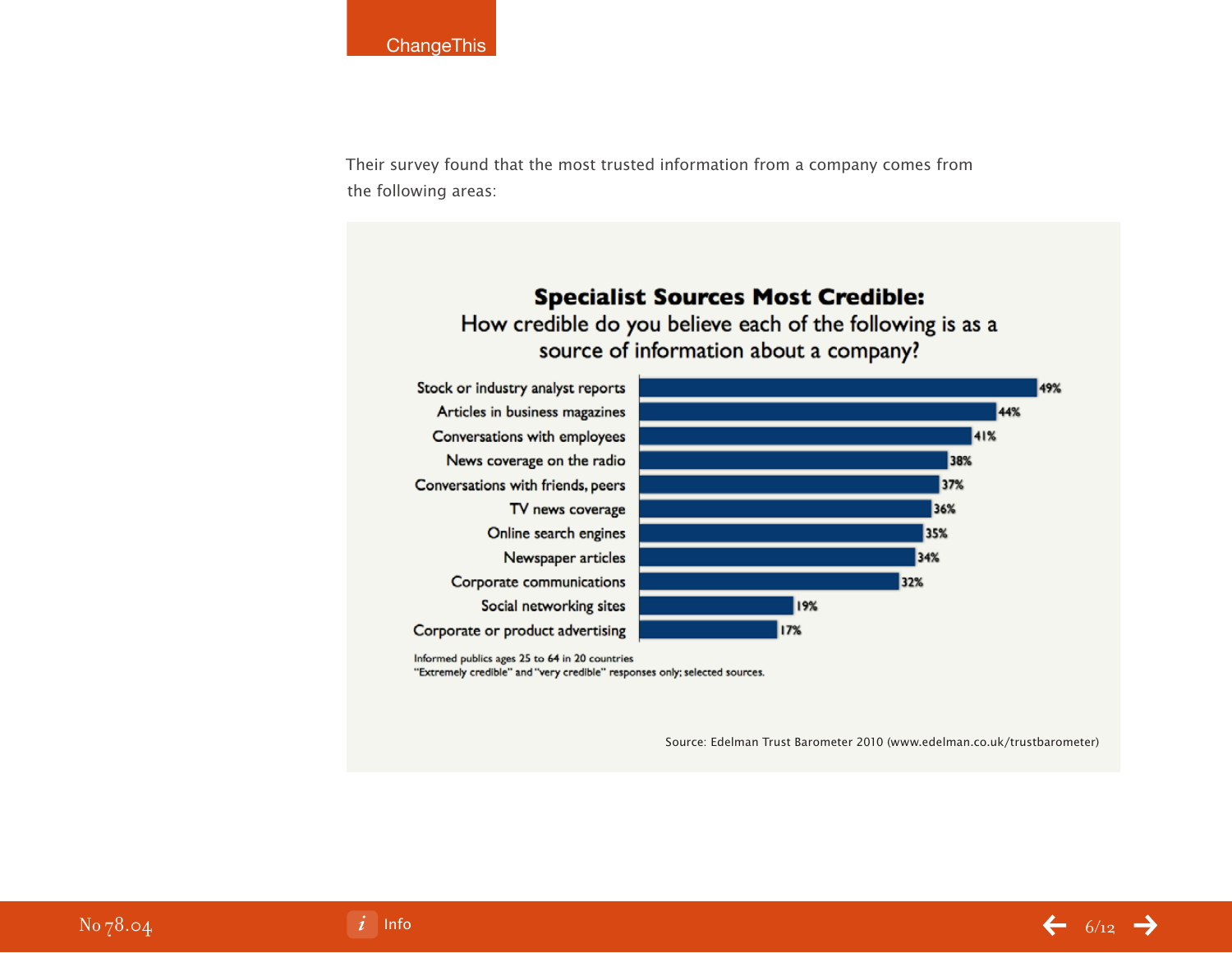All of these things present huge challenges to the way that we currently do business. It questions the way that companies find, engage and communicate with their marketplace, as well as calling into question the traditional methods for marketing and growing our businesses.

So, let's look at the overall situation of our changing market place:

- The effectiveness of traditional marketing methods is going down.
- Trust in company and brand communications is going down.
- The voice of the customer is being amplified by the use of new technology, the internet and social media.
- Service levels seem to be going down, or is it that we are demanding more?
- Competition is ever increasing.
- Despite the data, companies are still largely customer acquisition focused due to an over-riding focus on short-term results and bonuses.

However, in the face of such compelling data and a changing marketplace, why are companies not changing their ways to ones that are dedicated to pursue sustainable growth or, what Reichheld called good profits?

I think there are a number of reasons:

- 1. Traditional marketing methods and their supporting departments are deeply embedded in our existing business modus operandi.
- 2. There are deep cultural, behavioural, management, leadership and knowledge barriers to change.
- 3. There is too much focus on short-term markets, results, announcements and bonuses rather than on longer term sustainable growth and customer relationships.

So what next?

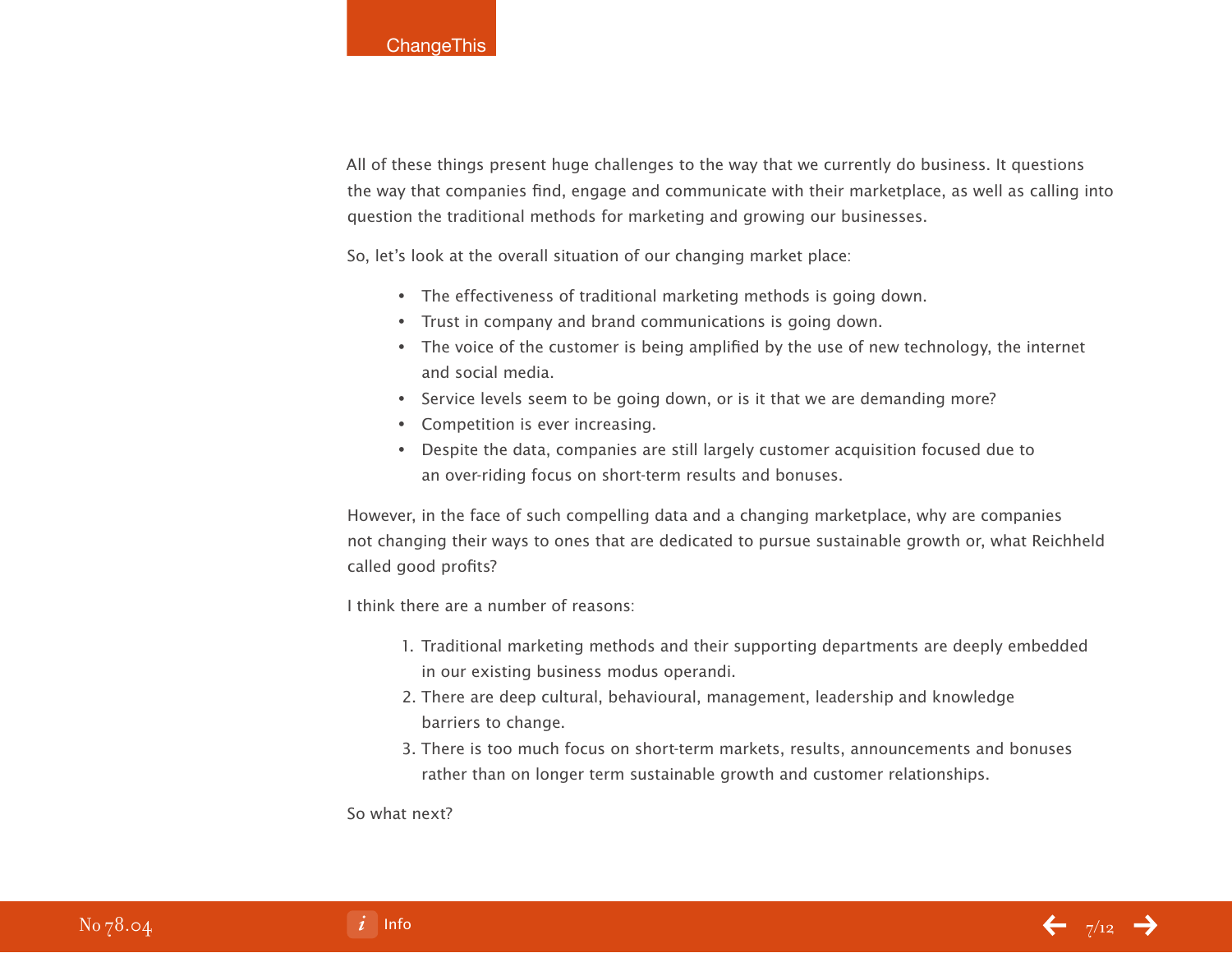#### **ChangeThis**



SUSTAINABLE

While the challenges may look tall and the road long, I believe the objective is eminently achievable. It will take leadership, vision, teamwork and guts to overcome these challenges, but it is an objective that I believe we should strive for.

Now, while many companies talk a good game of being customer focused, in real terms they are just talking good strategy but not delivering on the ground. I believe this is due to the fact that all good, sustainable growth strategies are enabled by three things: Customer Focus People and Leadership.

Before going further, let me define what I mean by each area:

- 1. **Customer Focus** is all about ideas and strategies that will help companies build customer retention, loyalty, service, experience and their brand. If you do these things correctly, referrals and great word of mouth will flow naturally.
- 2. **People** is about ways to help build the team and culture, develop innovation, improve communication and increase engagement with employees.
- 3. **Leadership** is about how to develop vision, strategy, and leadership style, while also cultivating innovation and managing the change that you will need to create the sustainable business that you want.

Good, sustainable growth strategies are enabled by three things: Customer Focus, People and Leadership.

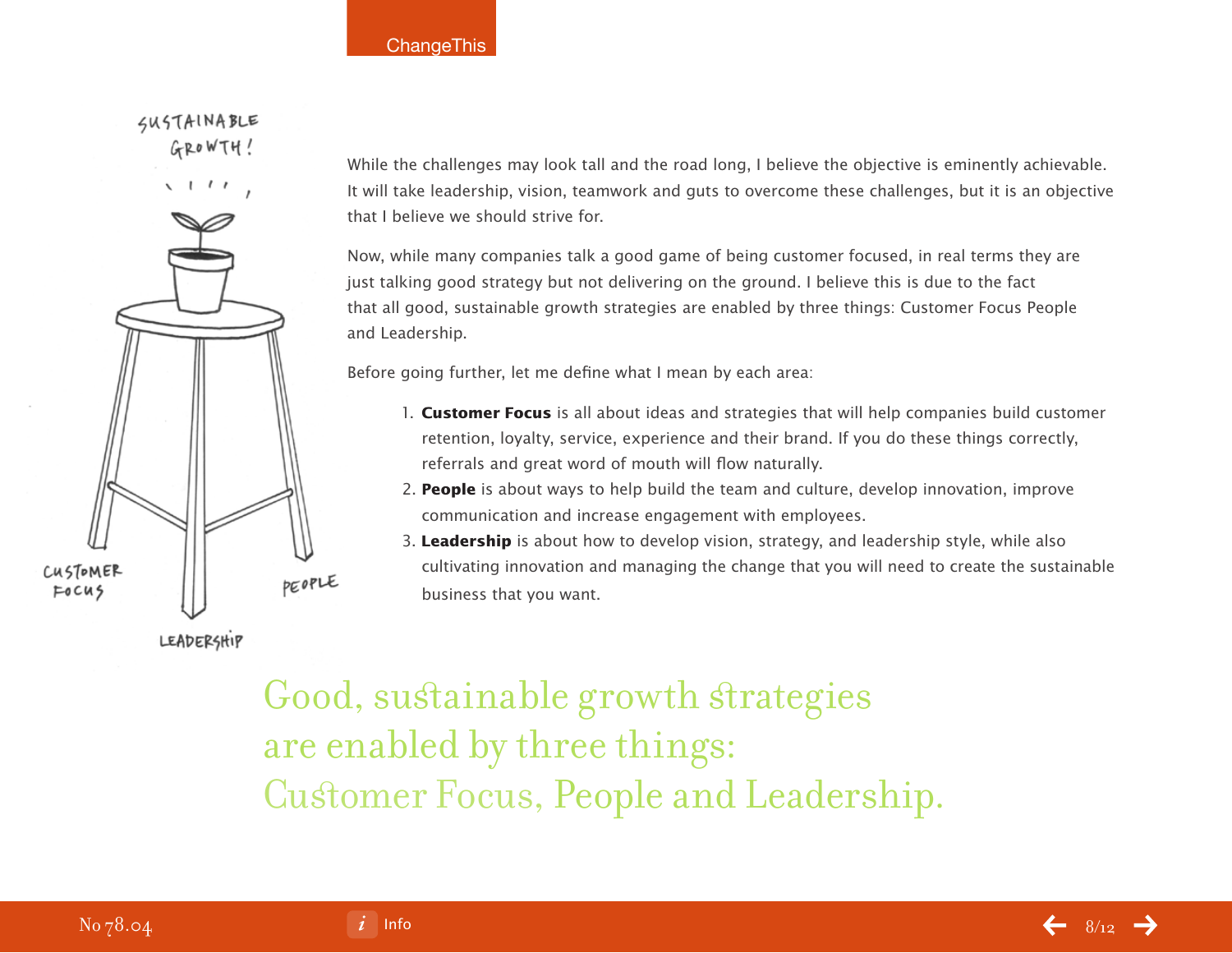## The ABC Building Blocks

That's all very well and good, I hear you say. But, where do we start?

Well, let me tell you about a conversation I was having the other day where I was asked the same question.

I was talking to a roomful of business owners about growing their businesses through their customers and better service, and during the presentation we talked about the changing nature of doing business and the number of reasons why customers leave. According to my research, one of the main reasons that customers leave is not due to price and quality issues, but due to poor service or a perceived indifference on the part of the companies to them, i.e., their customers didn't think they cared enough about doing business with them.

In order to manage this I suggested that businesses should pay more attention to their customers and build better relationships with them if they wanted them to stick around for longer. Simple stuff, right?

Then, someone spoke up and said that while they understood the reasons they should be building better relationships with their customers, they didn't quite get how they could do it. Now, the how would have to depend on a number of factors, including their type of business, their customers, and the sort of relationship that they want to build. But I can say that I believe that if every business was to go back to basics, the ABC's of building relationships both internally and externally, and operate under some simple basic principles, then I would wager they'd see a marked improvement in service levels and customer retention and loyalty.

Here are some very basic principles that we get taught growing up as children, ones that we often lose sight of when we grow up and enter the world of business.

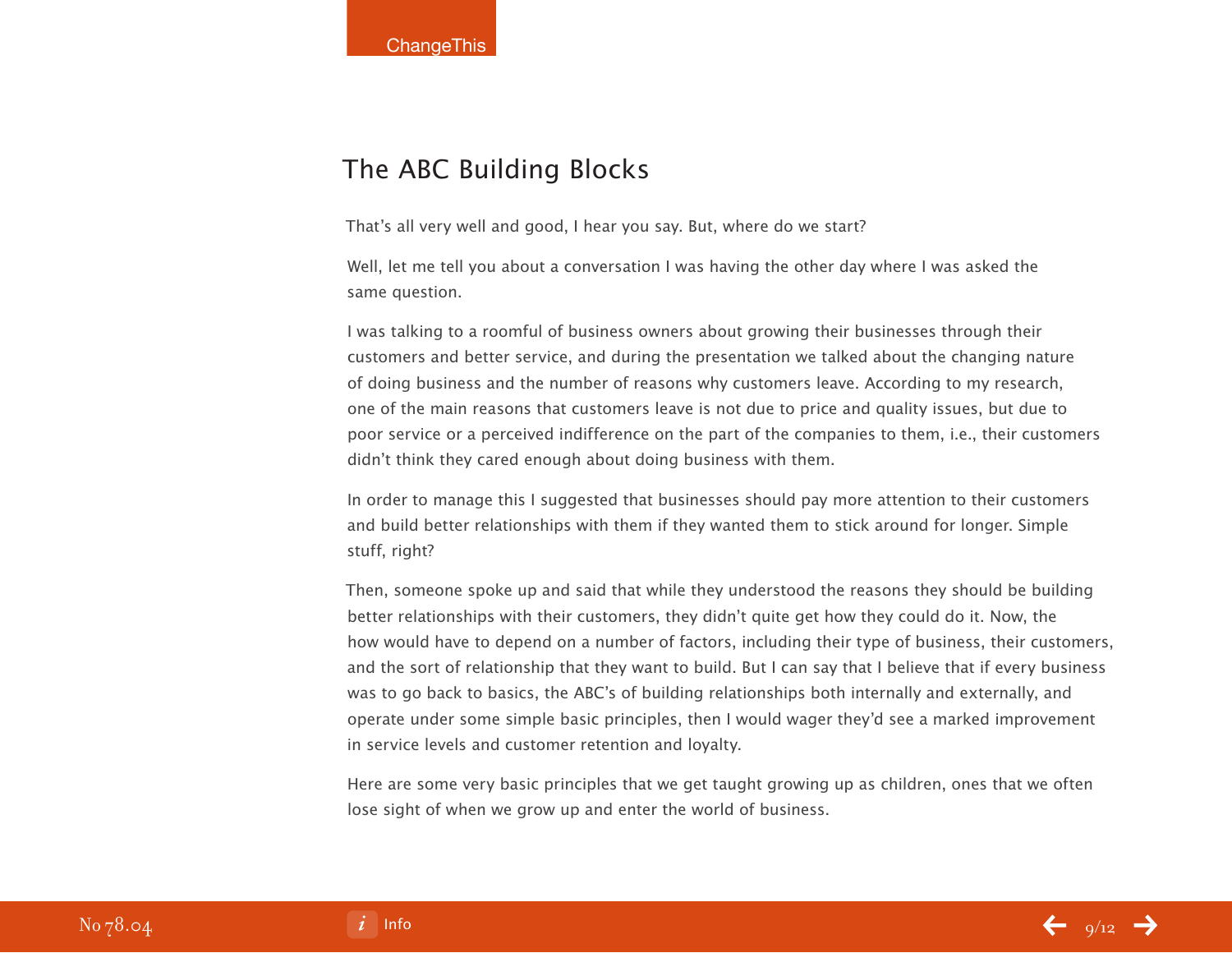Those principles are

**1. Be more courteous/polite towards each other.** I think there is truth in the saying "manners" maketh the man" and that we all like to treated with courtesy and politeness. Even in the age of the "Me generation," this type of treatment still stands out. Also, it'd make your Mum proud.

**2. Give everyone your respect.** Whether someone is your customer, a potential customer, a teammate, superior or subordinate, giving someone your respect is one of the highest honors that you can give someone and it can bring out the best in them.

**3. Do the things that you say you will do when you say you will do them.** I think we all like reliability and trustworthiness. Even if that means saying you will call back and you can only do so with bad news, at least the person on the other end of the line knows where they stand. In the absence of information the mind can do funny things and can tend to make stuff up that's worse than the bad news.

**4. Be more punctual.** This is quite a personal one, but one that I think deserves a mention, as time is one of our most precious resources and seems to be becoming more and more precious. So respecting someone's time and making sure something happens when it is supposed to can speak volumes about how much you care about and respect the other person's time.

**5. Be honest.** I believe that most people just want others to be straight with them. Trust us and tell us the truth. Most of the time we can handle it. Even if we can't handle it or it upsets us, we'll respect you for being honest with us.

**6. Be open.** Great ideas can come from anywhere and we do our customers, our people, and ourselves a great disservice by not building our businesses on this principle. This is probably one of the hardest principles to put into practice as it can go against many business and corporate control structures, but if you have the courage to pursue a set of relationships that are receptive to new ideas and arguments, it is a great way to build trust and drive creativity, innovation and productivity.

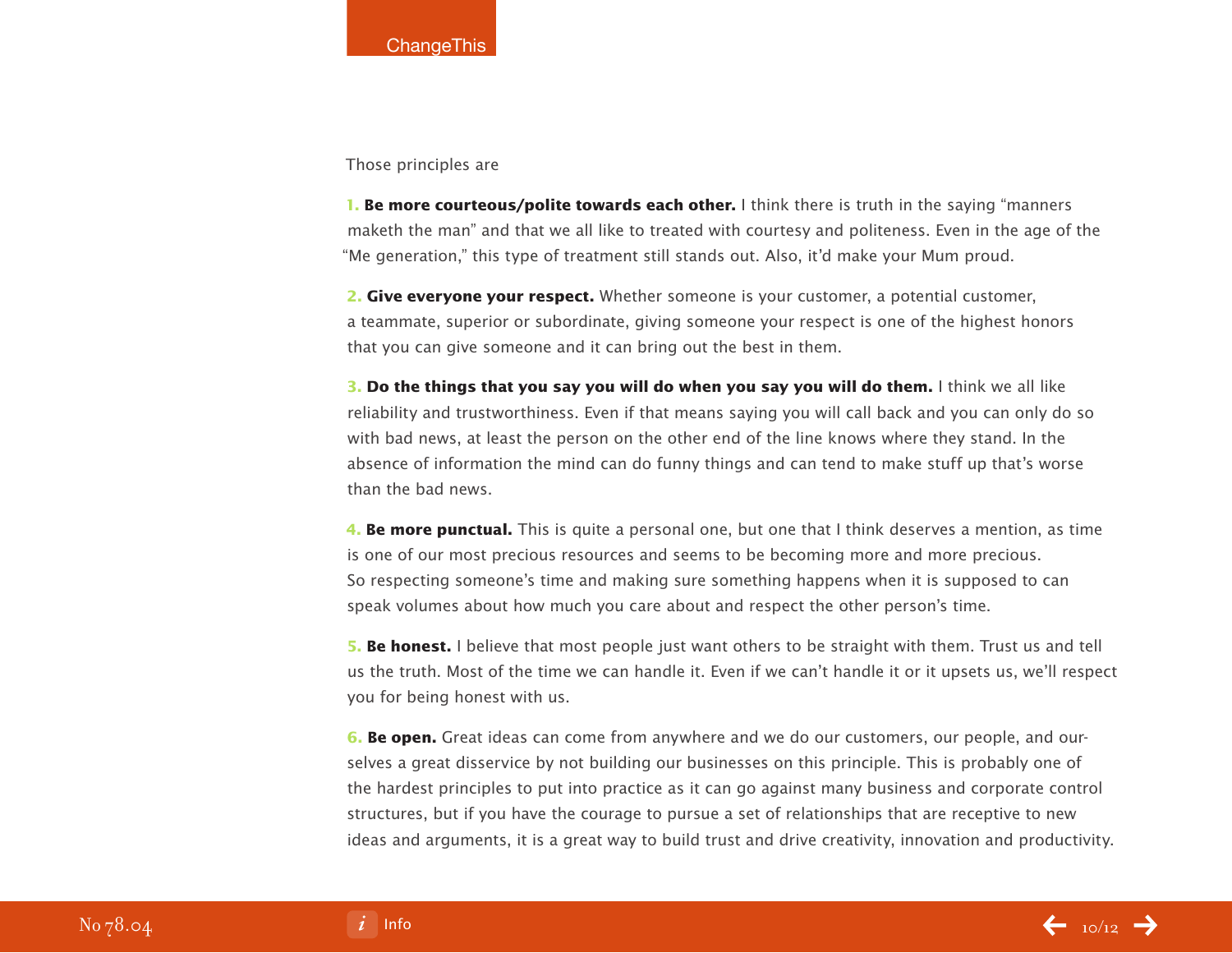I would argue that each of these on their own cannot be argued against. Put together and implemented I think they become a powerful foundation for better relationships with our people and our customers. They are the cultural building blocks of a RARE Business.

This all sounds too simple, I hear you say.

Perhaps.

But as in life and nature, we know that sometimes the simplest solutions are often the best.

Is it easy to build this type of culture?

No, not always. It will depend on you as a leader, the business you are in, the relationships that you have with your team and with your customers.

Is it worth it? Definitely!

Just imagine if every business, or maybe just even the ones that care enough to make a difference, made a 1%, 5% or even a 10% improvement in the areas that I mentioned above. Then I believe that would put them head and shoulders above most of their competitors and, at the same time, create great places to work. Just think of the benefits for customer retention, customer loyalty, word of mouth marketing, referrals, employee retention and your ability to attract the right sort of talent for your business.

#### **And, it may even change the world into a better place.**